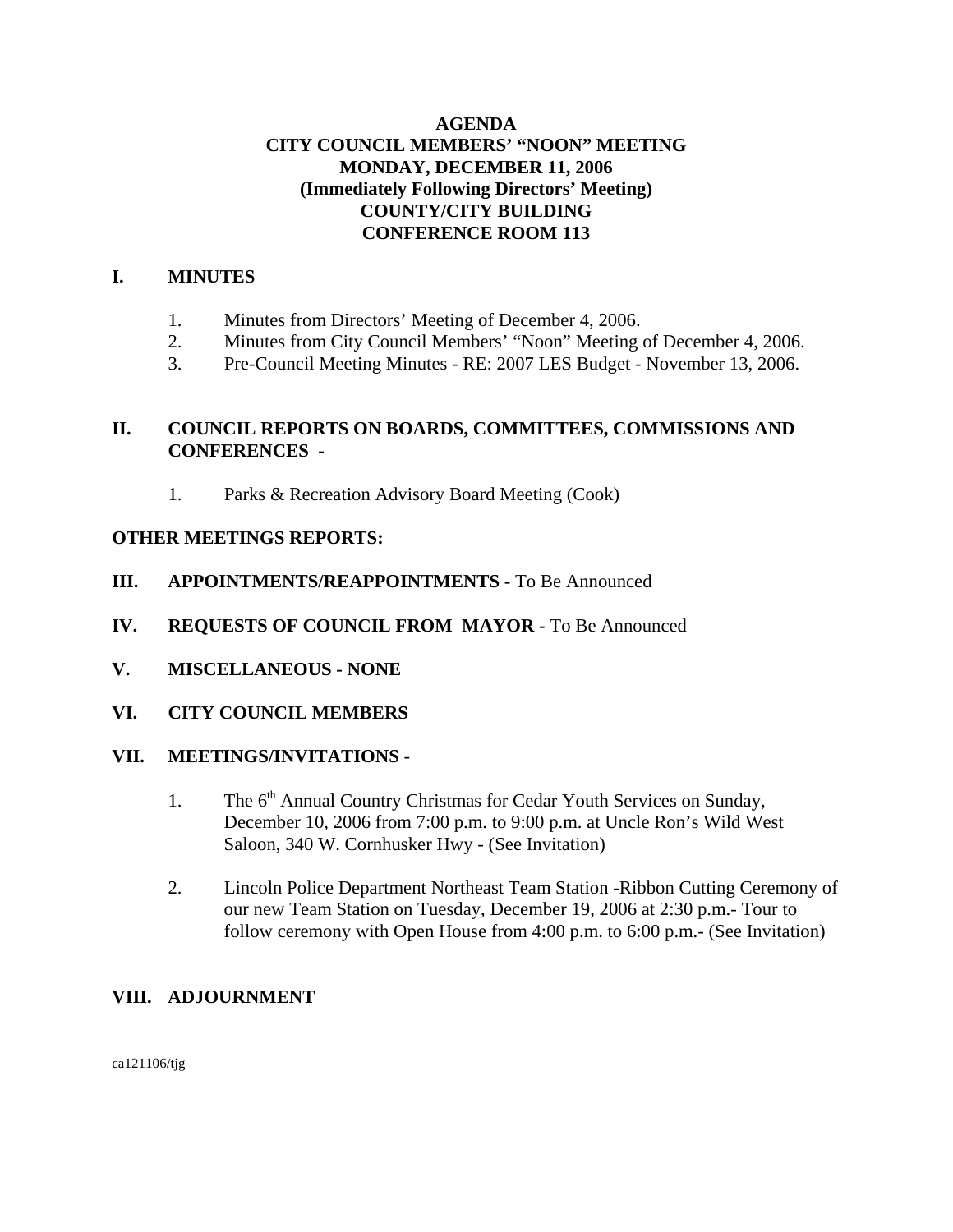# **MINUTES CITY COUNCIL MEMBERS' "NOON" MEETING MONDAY, DECEMBER 11, 2006 (Immediately Following Directors' Meeting) COUNTY/CITY BUILDING CONFERENCE ROOM 113**

**Council Members Present:** Patte Newman, Chair; Dan Marvin, Vice-Chair; Jonathan Cook, Robin Eschliman, Annette McRoy, Ken Svoboda, Jon Camp.

**Others Present:** Mark Bowen, Ann Harrell, Rick Hoppe, Mayor's Office; Dana Roper, City Attorney; Tammy Grammer, City Council Staff; Deena Winter, Lincoln Journal Star Representative; and Coby Mach, LIBA.

Location Announcement of the Nebraska Open Meetings Act: A Copy of the Nebraska Open Meetings Act is Located on the Wall at the Rear of this Room

## **I. MINUTES**

- 1. Minutes from Directors' Meeting of December 4, 2006.
- 2. Minutes from City Council Members' "Noon" Meeting of December 4, 2006.
- 3. Pre-Council Meeting Minutes RE: 2007 LES Budget November 13, 2006.

Chair Patte Newman, by acclamation of the Chair, approved the minutes. No objections were offered.

# **II. COUNCIL REPORTS ON BOARDS, COMMITTEES, COMMISSIONS AND CONFERENCES -**

1. **Parks & Recreation Advisory Board Meeting** (Cook) — Mr. Cook reported we had a discussion of building a new Aging Center in Kahoa Park and would be approximately \$3 million. They would raise money for it, they might be closing the other two Northeast Community Centers/Aging Centers if this were to open. The question for the Parks Board was is this an appropriate place to be looking at it and we felt it was a little premature to really know. But, we did give them a go ahead to at least put together some plans to see how it might fit in the park. They will bring those back to us and we will see if that makes sense but this is something that needs to involve the neighbors and those who are using the existing Aging facilities. They felt there was a real need for additional Aging facility in northeast Lincoln.

The Parks Board with me abstained in the vote passed a request to the Council to allow alcoholic beverages in certain park areas. This would include Pinewood Bowl for up to four events a year; the Auld Recreation Center, Easterday Recreation Center, and the Prairie Building at Pioneers Park Nature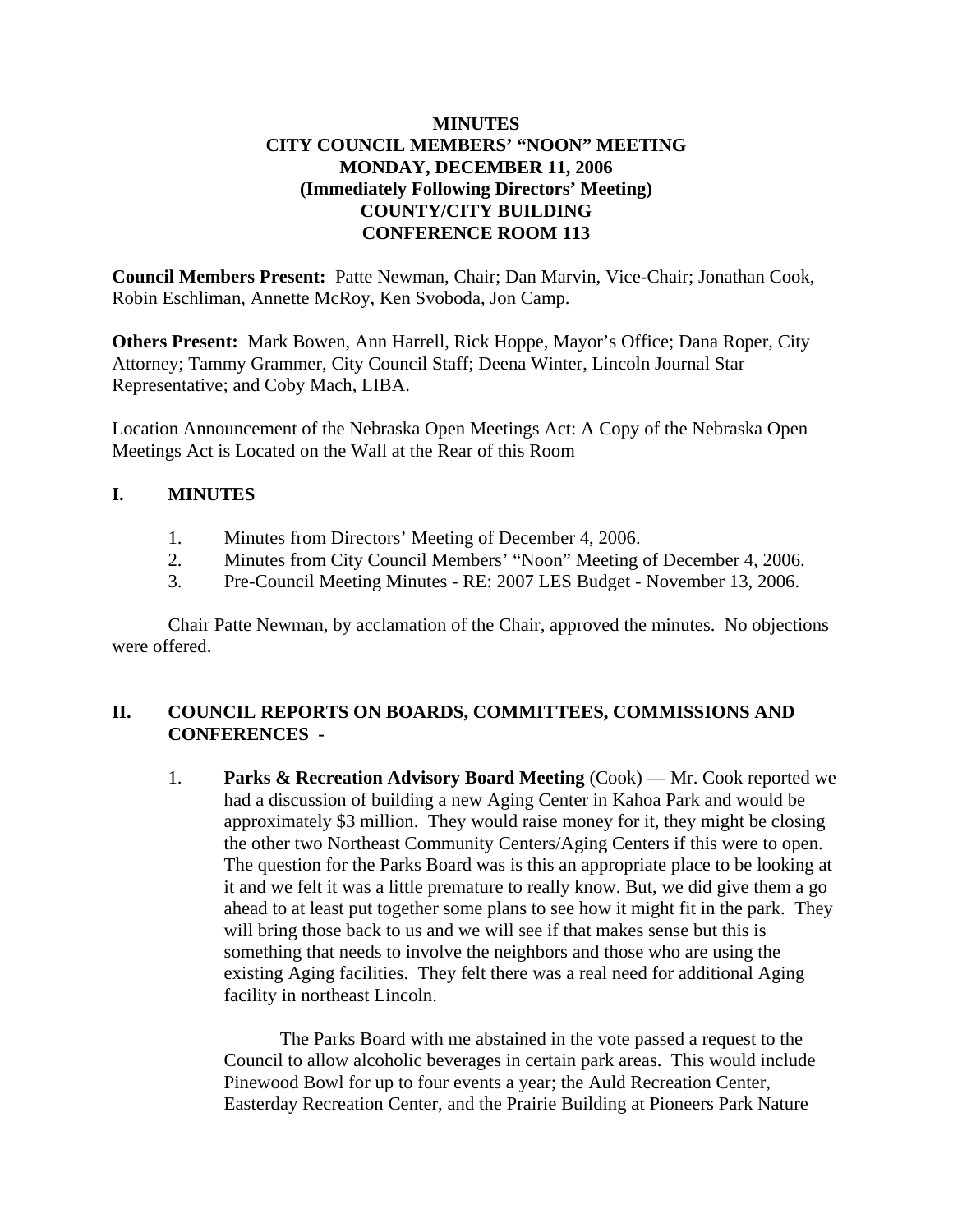Center these three would be for any events such as wedding receptions, etc. They feel this would bring in some additional income because they will rent those facilities more often. In addition for fund-raising purposes for the Parks  $\&$ Recreation Department there could be alcohol at Hazel Abel Park, Stransky Park, Sunken Gardens, Antelope Rose Garden, and at Pioneers Park Nature Center for only special events. The plan with Pinewood Bowl is to bring in concerts that could not otherwise be possible if we don't serve alcohol. But, the last time this came before the Council I reminded them that it was a 7-0 vote to not allow alcohol at Pioneers Park and Pinewood Bowl. Now maybe things have changed, maybe the community has become more comfortable with it I don't know but that will becoming before us so be prepared. Ms. Eschliman asked what is the trend in other cities? Mr. Cook stated we did not discuss it. Ann Harrell indicated she will ask Lynn Johnson (Parks & Recreation Director) to have that information before it comes to Council.

Ms. Newman mentioned to Ann (Harrell) the other information that might be interesting to have is on 'July Jam' downtown, what the discussion was prior to allowing alcohol sales in their area or anything else around Pershing Auditorium. Ms. Harrell stated she will get that information for them. Ms. Newman noted it would be nice to have that information ahead of time instead of being surprised at the public hearing and having to delay something because that information is exempt.

Placement of the Law Enforcement Memorial on Centennial Mall, I think most of you are aware that's not going to be located at Centennial Mall it is going to Grand Island.

We elected new officers, Susan Rodenburg is now the Chair of the Parks Board, and Karen Hand is the Vice-Chair. Previously, Sue Quambusch was Chair and she did a great job.

The Parks Board is having a special meeting in January regarding the Antelope Valley Project on Wednesday, January 10, 2007 at 4:00 p.m. at the "F" Street Community Center.

#### **OTHER MEETINGS REPORTS: - NONE**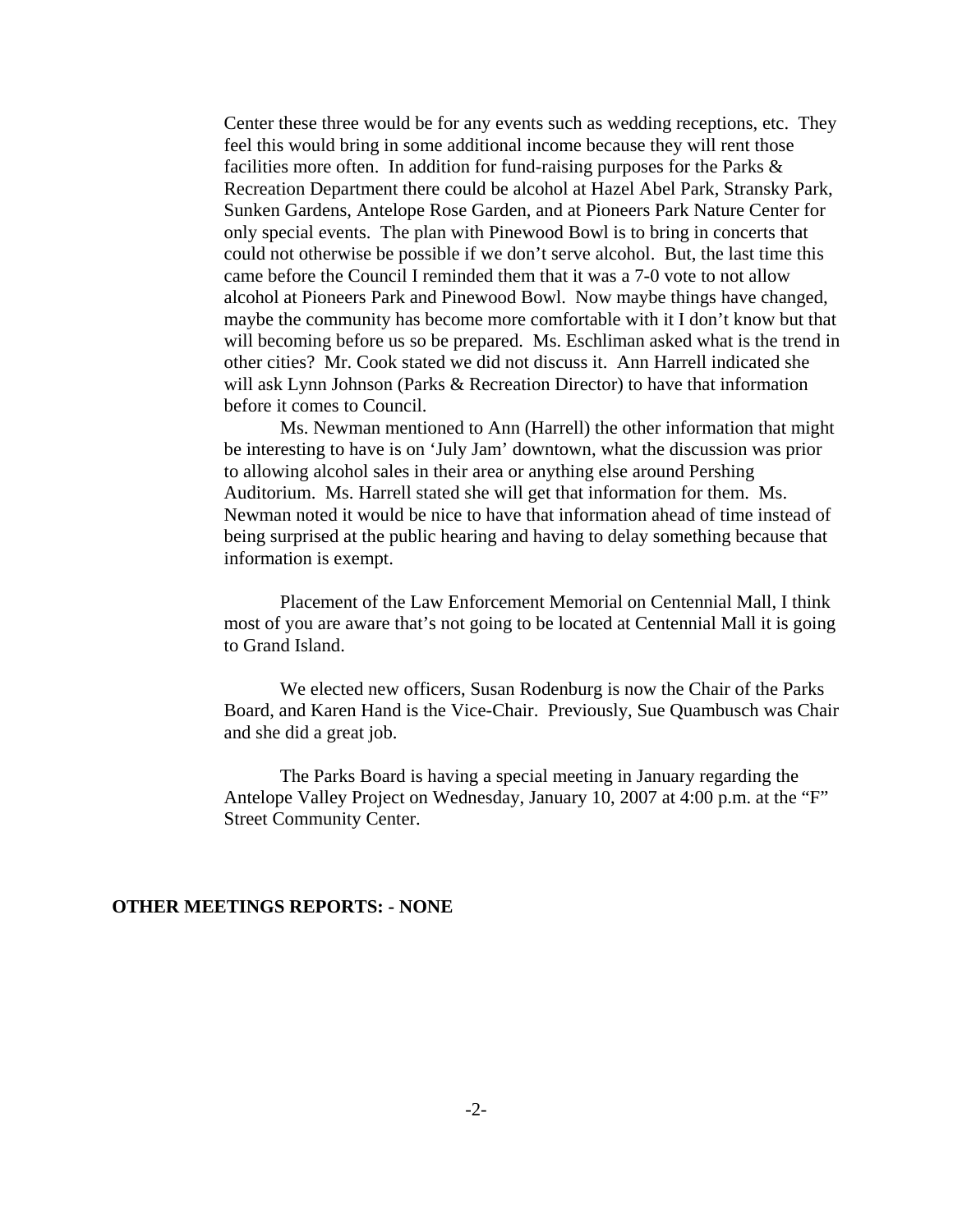### **III. APPOINTMENTS/REAPPOINTMENTS -**

#### **RICK HOPPE -**

Rick Hoppe stated on their Agenda today they have a reappointment and an appointment for the Community Forestry Advisory Board, and a reappointment of Ken Svoboda to the District Energy Corporation.

Next week, we have a lot of appointments including our new Lincoln Electric System appointees which will take place January  $1<sup>st</sup>$ , 2007; two reappointments to the Women's Commission; and a new appointment to the Lincoln Area Agency on Aging Advisory Board. Mr. Hoppe noted I'm trying to get ahead as far as I can so whom ever or what ever entity replaces me for appointments does not have to deal with it for a couple of months. Mr. Marvin commented Rick (Hoppe) next week will be your last time before the Council. Mr. Hoppe replied yes.

#### **IV. REQUESTS OF COUNCIL FROM MAYOR -**

#### **MARK BOWEN -**

Mark Bowen reminded Council on Wednesday is the Budget Forecast Meeting at 1:00 p.m. Mr. Cook commented he is unable to attend.

For your information next Monday the Mayor invited the current State Senators and the Lincoln Delegation to attend the beginning of the City Council Meeting. For the presentations and thank them for their years of service and the things they have done for us in the past and in this past session in particular.

Last week we talked about the LPED supplemental funds and you saw the amendment, if there's any questions Bruce Bohrer will be here. No one had intended to testify but if you have questions let me know. Mr. Cook commented the actual thing on our agenda today is just to move the money, there's no amendment. Mr. Bowen stated the motion is to transfer the money to the accounts, so we can prepare to write a check when need be but it also authorities the Mayor to complete the amendment for the contract.

#### **ANN HARRELL - NO COMMENTS**

### **DANA ROPER, City Attorney - NO COMMENTS**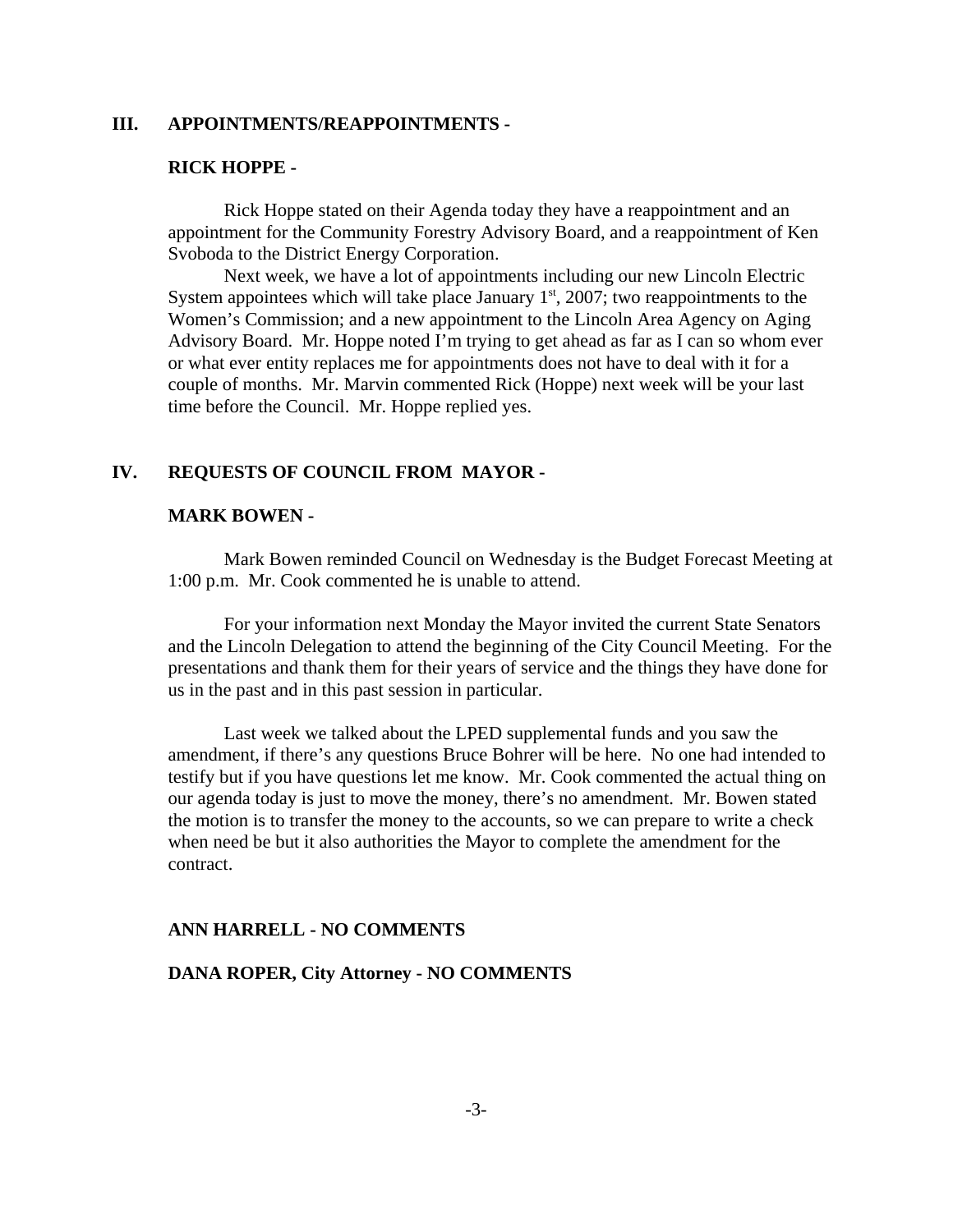### **V. MISCELLANEOUS -**

Ms. Newman commented to Mr. Marvin under "Miscellaneous" do you want to talk about Rickey Meyer. Mr. Marvin stated Mr. Meyer wanted to know if we were going to do anything additional after appearing and I told him I did not think we were going to use our investigatory powers into his situation. I talk to Patte (Newman) about writing a letter inform him of our decision not to do that and I didn't know if any Council member thought that they wanted to investigate Mr. Meyer's situation. No comments from Council at this time. Mr. Marvin commented does that mean you do want to investigate. I don't want to send a letter to Mr. Meyer on behalf of the Chair and Vice-Chair saying no we are not likely to do any more investigating into your matter after careful review of your situation, we regret to inform you that we are unable to consider this a Council matter all indications direct us to inform you of this decision not to pursue it any further. Ms. Newman commented you're comfortable with us signing this letter and sending it to Mr. Meyer. Mr. Svoboda responded no I'm not, I don't know that we need to, he has been asking individual Council members, he has talked with me I think daily for the last three or four weeks or so and at my office and I disagree. I told him the problem was a Capital Humane Society issue, I keep asking him what is it that he wants and he keep asking for resignations from two Animal Control individuals. Most recently now he is asking for a public apology from Dr. Dart on television and I don't feel that the Health Department/Animal Control did anything wrong. There were 146 cats, he tried to identify two of them out of 146 cats it's kind of difficult to identify two when the majority of them or probably all looked alike anyway there were no tags or anything on the cats and if the Capital Humane Society had issue with it and then the public apology would come from them. But, I seen very abusive and physical threatening letters from Mr. Meyer to Bob Downey, Dr. Bruce Dart, Jim Weverka and I don't know that continuing the conversation and debate by sending him a letter is going to stop it. Mr. Svoboda commented that's my opinion only. Ms. Newman commented I have had quite a few phone calls as well. Mr. Svoboda commented we normally don't do letters of this nature representing the entire Council, if you wanted to sign it for yourself or Dan (Marvin) as the Vice-Chair that is entirely up to you but I would not want to be signing it. Mr. Camp commented I've had numerous phone calls from Mr. Meyer, I'm not sure if there's a legal process Dana (Roper) that he can follow. Dana Roper responded no, he needs to deal with the Capital Humane Society and whatever legal counsel he is given on how to deal with them. Mr. Cook asked if the City Attorney should send a letter stating this is the Capital Humane Society matter this is not a City matter the City considers this closed. Mr. Svoboda stated there was thousands and thousands of public dollars spent on removing 146 cats and identifying them out of his home, citations were issued, if we keep throwing more money at it by having the City Attorney's Office write letters. It's find Patte if you want to send him a letter as the Council chair, I don't have a problem with that at all but I certainly want to make it understood that we are not apologizing for anything. Mr. Marvin and Ms. Newman commented that's not the intent. Mr. Svoboda responded because that's what he is asking for. Mr. Marvin commented Mr. Meyer asked for us to use our investigatory powers and I don't sense that this body is going to